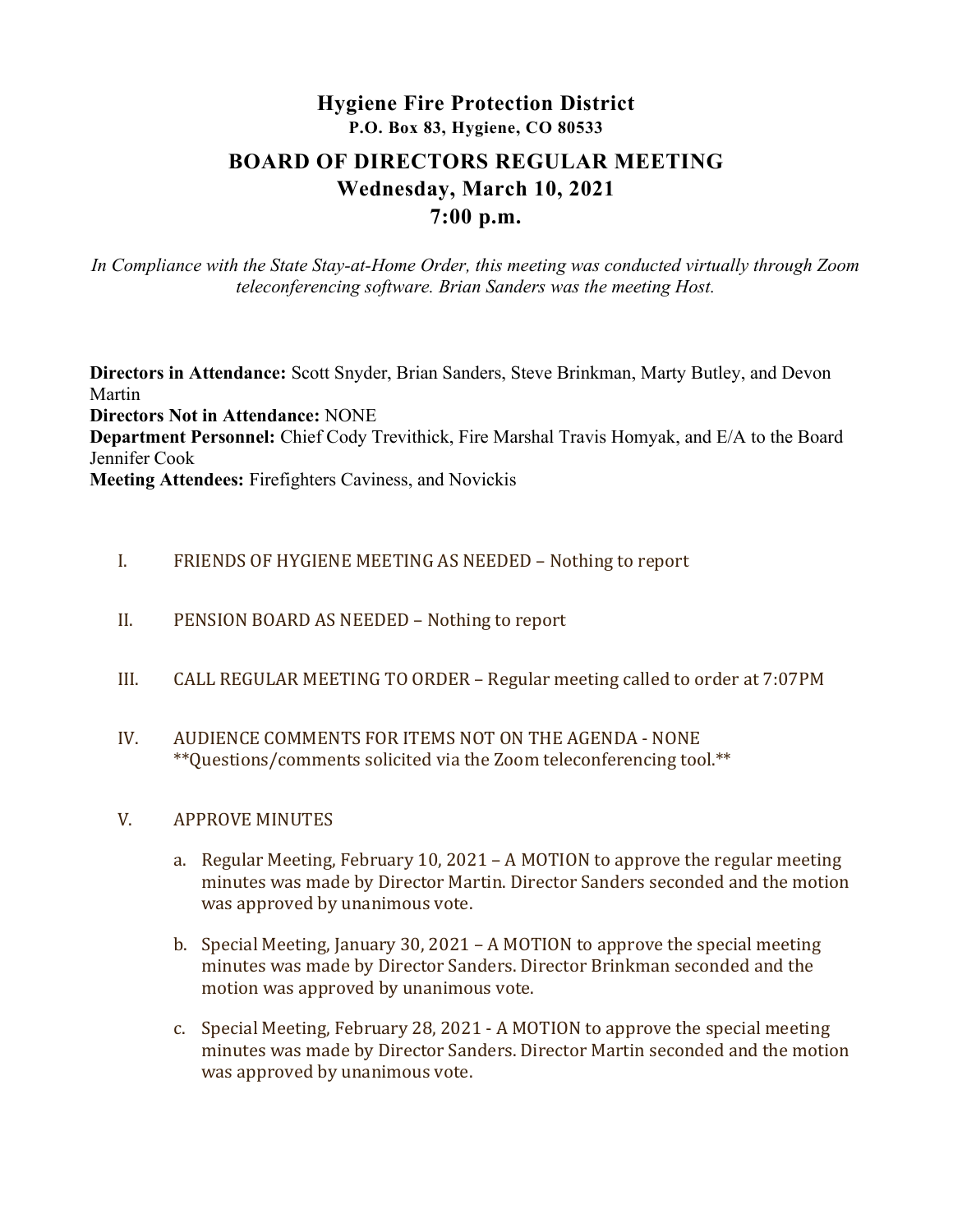#### VI. REPORTS

- a. Treasurer's Report
	- i. February Financials The budget-to-actual report was reviewed.
		- 1. Overall, we are in a good position. The financials generally align with the  $\sim$ 17% consumption ratio, which is where they should be for being two months into the year.
			- Dues and Software accounts are predictably high because annual renewal fees are front-loaded.
		- 2. We are starting to see larger property tax revenue deposits into our account.
		- 3. Director Sanders and Vicki are making twice-monthly review of bills and payments to simplify and minimize end of the month activity.
		- 4. The post office lease and rent payments are set up and we are now waiting on our first deposit.
		- 5. Fraudulent Unemployment Insurance claims are significantly on the rise. If anyone is affected, Director Sanders emphasized the importance of letting either himself or Vicki know about it so that appropriate steps can be taken, as well as advise on actions the individual can take to help protect themselves.
			- Director Sanders reported that someone recently filed a fraudulent UI claim in his name, so he has had to deal with the experience as both an employer and an employee.
		- 6. The final payment on the cab and chassis has been made. The purchase did not consume the full amount budgeted, so there are still some leftover funds to cover additional equipment or fees as needed.
	- ii. Year-End Financials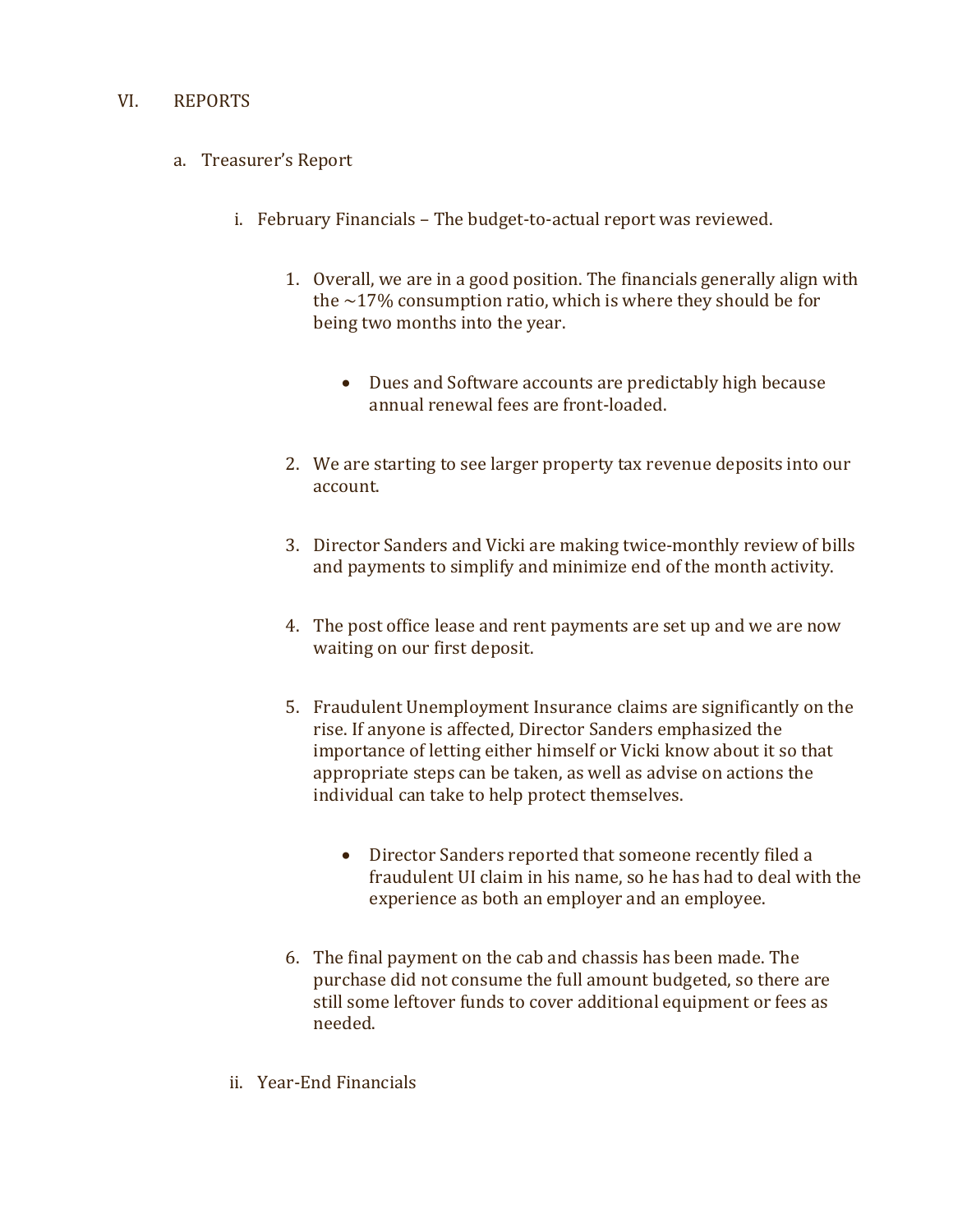- 1. The last couple of reimbursement checks from the state for wildland deployments are coming in. It is estimated that we will net  $\sim $150k$ from 2020 deployments.
	- The only unfinished 2020 transactions are for wildland activity. Since some of these will transact in 2021, we will be using the modified accrual basis of accounting.
- 2. Director Sanders is close to finalizing the transactions for 2020 and was able to speak with Former Treasurer Molly Baldrige for guidance on year-end tasks and processes.
- 3. Claussen and Associates is our CPA resource and will likely be able to do our 2020 Audit. Director Sanders will go through the audit process with them, and make corrections or modifications as they instruct.
	- Audits must be filed with the Division of Local Government by July 31st.
- b. Secretary's report
	- i. No report. Director Martin was elected to serve as Secretary at the February meeting so is still getting up to speed in her new role.
		- 1. Director Brinkman reported that all of the paperwork showing that Director Martin is the new Secretary has been submitted to DOLA. He will advise Director Martin on how to update the names and titles of Directors on DOLA's website.
- c. Chief's Report
	- i. Run Data In February there were 21 calls, including 2 for Fire, 13 EMS, and 5 motor vehicle accidents. The average Dispatch-to-en-route times were  $\sim$ 2:16-minutes for HFPD, and  $\sim$ 1:13-minutes for AMR. Over 21 calls, the average en-route-to-arrival time for HFPD was 5:43-minutes. Over 12 calls, the average en-route-to-arrival times for AMR was  $\sim$ 18:40. Out of 11 calls in February, 4 were BLS and 7 ALS. The average number of responders on fire calls was 10. The average number of responders on EMS calls was 6.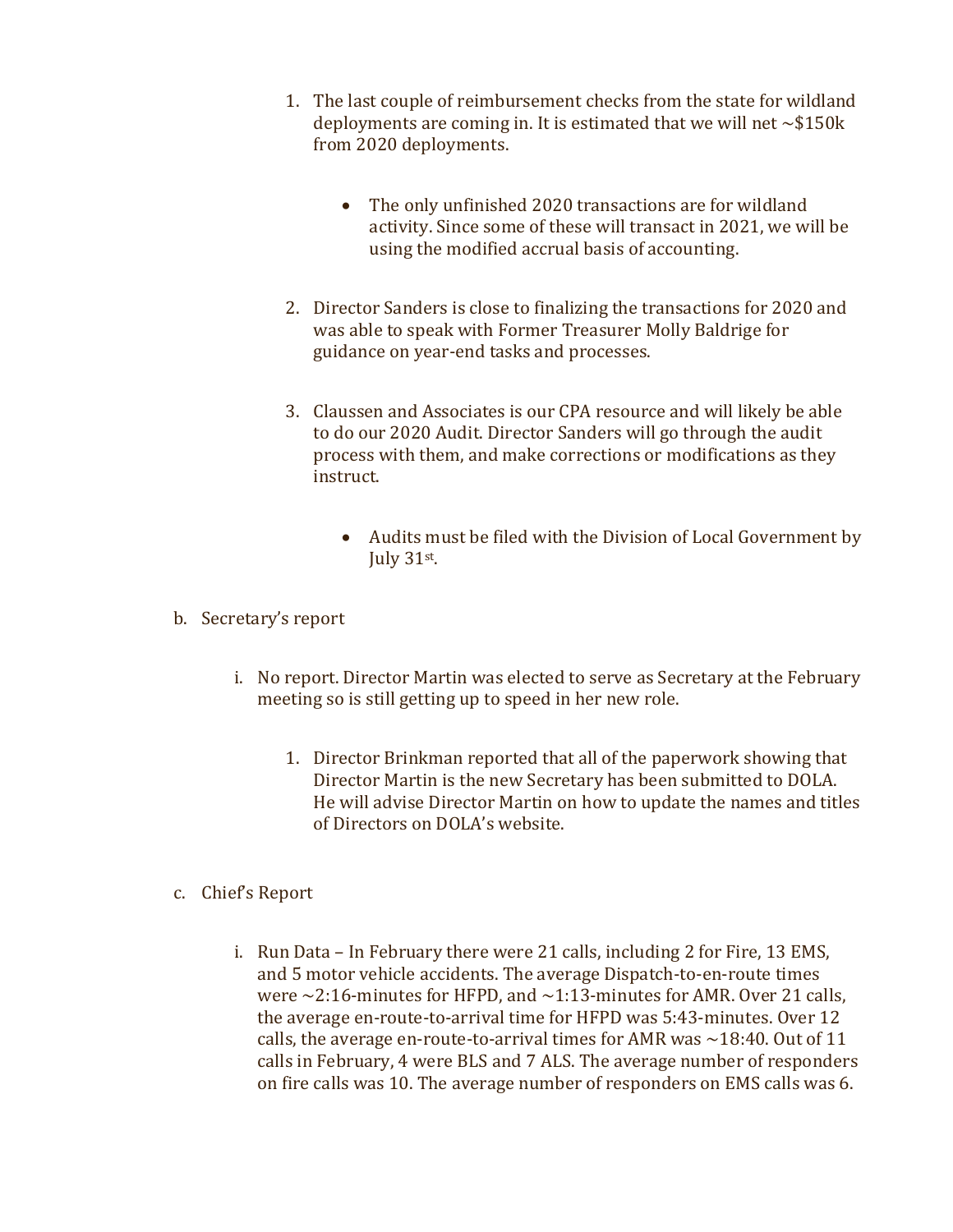- 1. The EMS Department has instructed members to classify Lift Assists as medical calls, which is why the number of EMR incidents is high, yet with comparatively few ambulance requests.
- 2. Special Incidents:
	- Structure fire in Lyons on February 1<sup>st</sup>.
	- Grass fire in Lyons on February  $6<sup>th</sup>$ .
	- Multiple lift assists to the same couple of residences.
		- i. Out of concern for the person(s), the Boulder County Sheriff's Office and AMR have been alerted to the situation, in the hope that something can be done, but the individual is ultimately the one who needs to initiate help.
- 3. Year-to-Date Data: There have been 51 calls, including 5 for Fire, 29 EMS, 29 motor vehicle accidents, and 1 rescue. (Remaining calls were false alarm, cancelled en-route, etc.)
- ii. Shift Coverage Assistant Chief Benzel presented shift coverage numbers for February. Excellent coverage last month. There was an average of  $\sim$ 4 people on every shift, with a minimum of two people and maximum of seven.
	- 1. A few of the shift program employees are not working the minimum required number of hours, which is prohibited under the program's SOP. They have been notified by mail to remind them that, if they don't meet the hourly minimums for the month, they can be removed from the shift staffing program.
	- 2. Chief Trevithick reported on some recent Department member transitions.
		- FF Olalla was picked up by a Department but is still intending to work shifts at Hygiene whenever possible.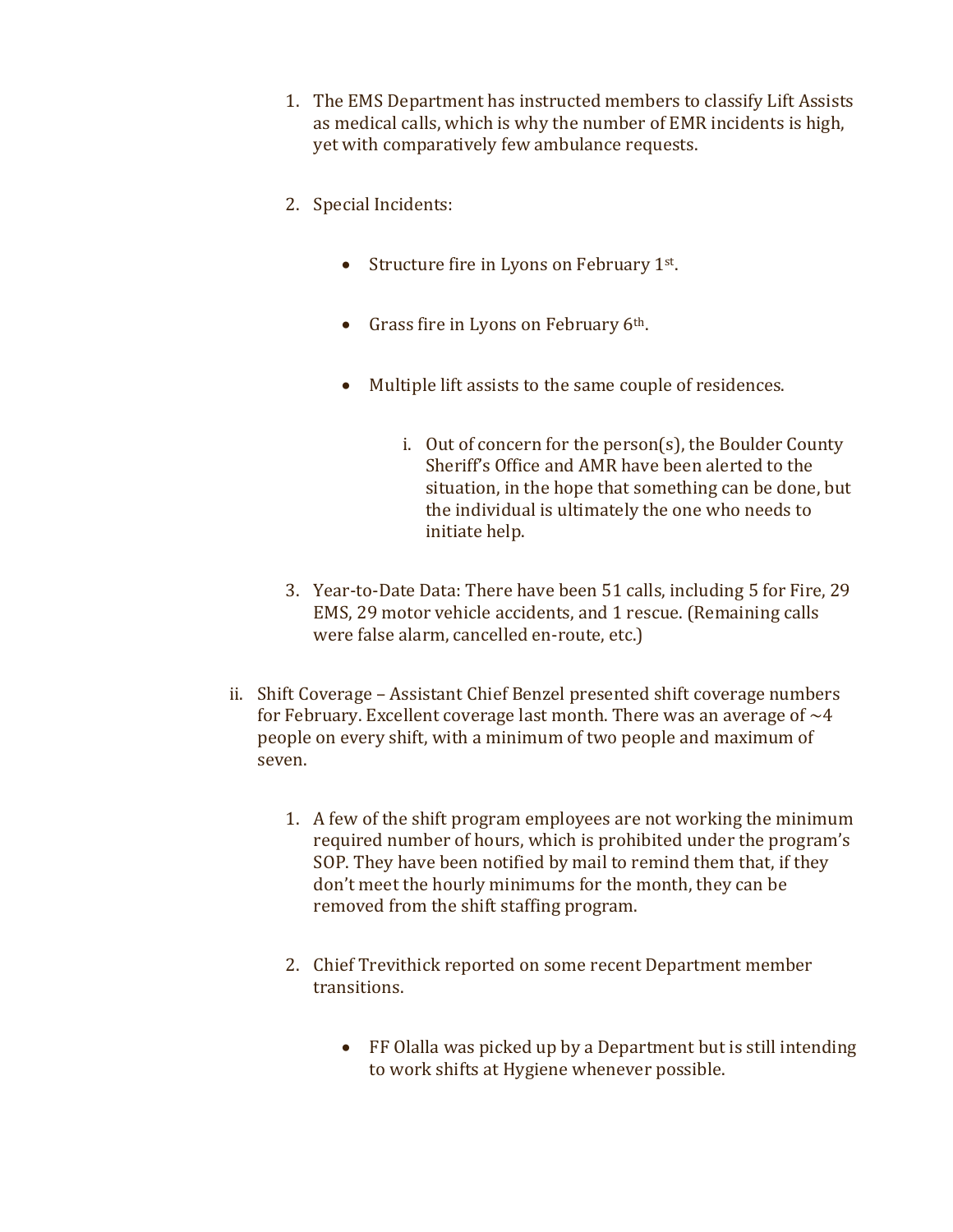- FF Ryan will be working on a Hotshot crew for the summer, but hopes to come back and volunteer.
- FFs Ratkovitz and Caballero resigned last month, with FF Caballero going to work with a Hotshot crew.
- iii. Grant Writer Chief Trevithick sent the Board members information on a grant writer who charges \$4,500/application. However, if the application is rejected, he will resubmit as many times as it takes – or as many as Department approves – for a reduced fee of \$1,000/re-submission.
	- 1. Chief Trevithick is also going to meet with another grant writer who has worked for Boulder Emergency Services. She warned that she may not have the needed availability, but will recommend other sources if she is unwilling or unable to commit the time.
- iv. Other Issues & Opportunities
	- 1. The new brush truck (2831) arrived and looks great. The box still needs to be mounted, but we will not be able to get a title for it if we do it ourselves; it must be done by a certified company that can warranty the work. Chief Trevithick has made inquiries to a number of companies, but they are either too expensive, or booked too many months out. He is currently waiting on a quote and timeframe from Rosenbauer.
		- Some of the Board members and Fire Marshal Homyak suggested the names of a few other places for Chief Trevithick to contact about getting the box mounted. Whoever does the job, the most important thing is that the company must be able to certify their work.
		- Once the box is on, it will only need decals and then it can be put into service.

#### VII. OLD BUSINESS

a. Post Office Lease – Director Martin reported that it will take the USPO 30-45 days to process, once the papers have been signed. We won't receive updates from them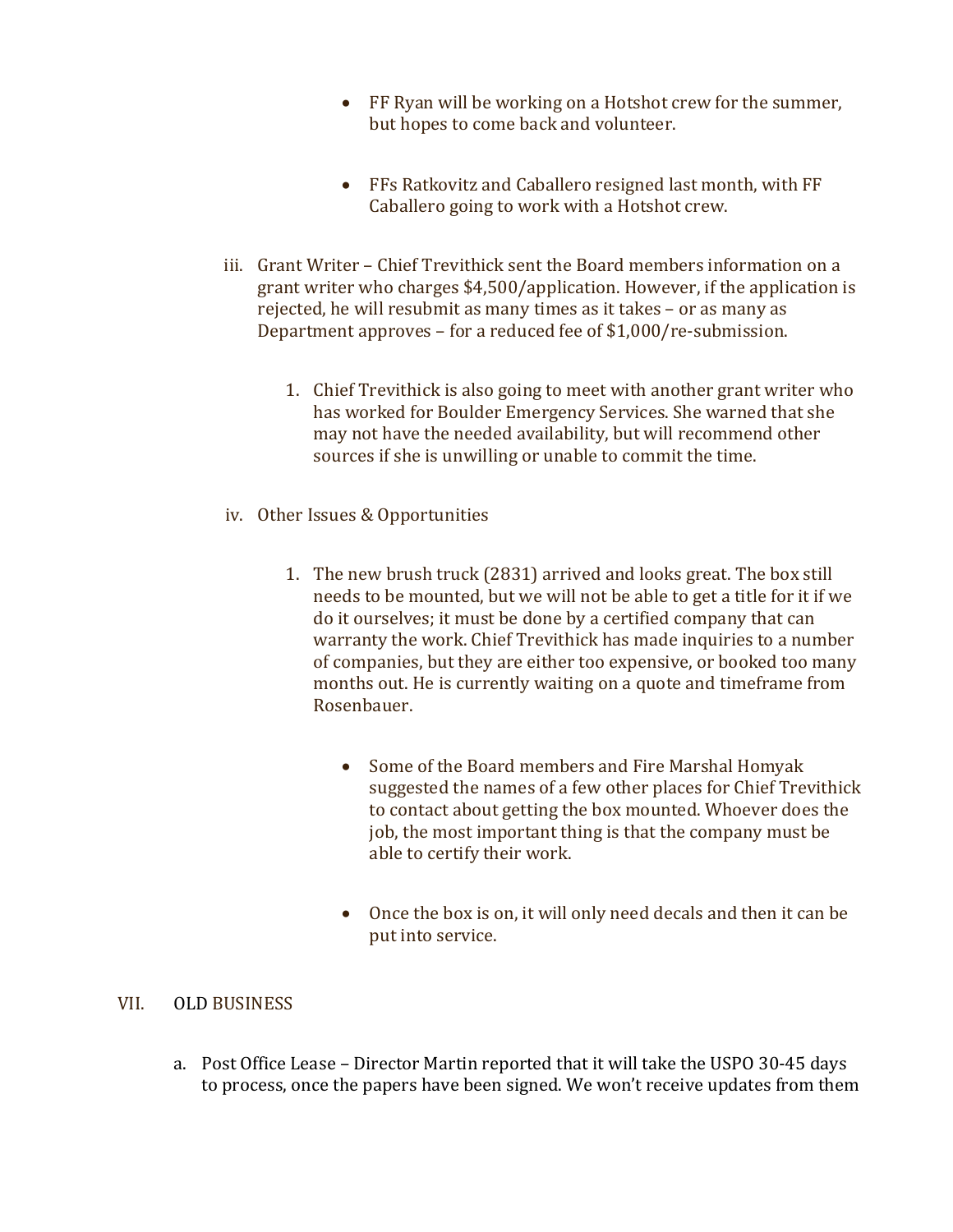in the interim so Director Martin will follow up to find out when we should expect the first payment deposit.

- i. June will be the first month in which payment is owed. Director Snyder thinks that they pay in arrears, so it's likely that we won't receive anything until July.
- b. Strategic Plan Prior to tonight's board meeting, Director Snyder sent out a longrange planning outline that was developed at the special meeting in February.
	- i. The plan proposes a mill levy increase to bring it closer to the approximate average of the levies in surrounding, similarly-sized Districts. In addition to funding the long term plan, having a more respectable mill levy, relative to other Districts in Boulder County, means we are in a stronger negotiating position if we were to consider merging with another Department. Without a decent mill levy to bring to the table, it's unlikely that the HFPD will be viewed as equals, in which case it could be less of a merger with another Department and more of a usurping.
	- ii. One of the items scheduled to be replaced in 2022 are the defibrillators, but Chief Trevithick recently discovered that one of them will exceed its certification date this summer. We can continue to use it for training but not in the field. We can get a used one for  $\sim$ \$30k, or \$25k if we sell them back the expired one. AMR is in process of replacing their defibrillators and Chief Trevithick will contact them to see if we could add on to their purchase, as a way of getting a better deal.
		- 1. Director Snyder noted that this could also be another grant-writing opportunity. Director Butley expressed willingness to look into the available options, and put in some of the work on a grant application.
	- iii. Director Brinkman observed that everything on the list/outline is contingent on getting a not-insignificant mill levy increase. He also wondered if the proposed increase is commensurate with the costs of the items on the list. To determine how well the long-term plan (in its current iteration) will accord with the proposed mill levy increase, we will need to establish verifiable costs for each item.
		- 1. Chief Trevithick has previously looked into many of the items, so he already has a lot of the prices for the equipment and apparatus on the list. Director Snyder asked him to fill in all the quantities and costs for the items listed, as well as those of any other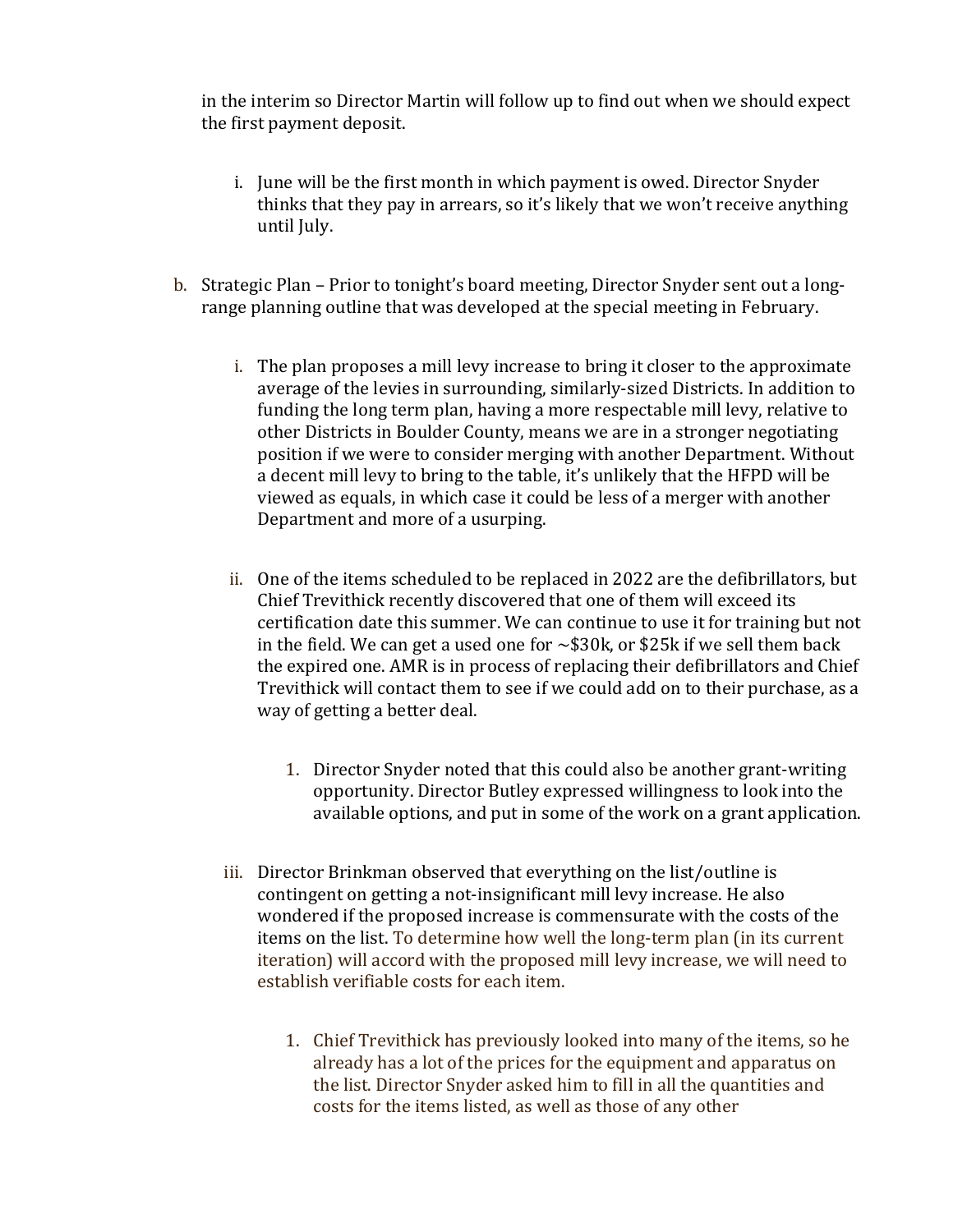apparatus/equipment needs that may have been missed in this preliminary outline.

- 2. Director Sanders volunteered to put together a spreadsheet to track the costs of the listed items. We could then look at different combinations of scenarios to prioritize and solidify plans.
- iv. The long-term plan includes the idea of moving to a full-time paid Department because we've lost people to other Departments because they can make more money elsewhere. The shift program has facilitated the development of well-trained members in a relatively short period of time, which is significantly beneficial to the District. However, the shift program's low rate of pay means that members are forced to consider offers from higher-paying Departments. The shift program has been an unquestionable success, but eventually we may be forced to go to a full-time paid department in order to retain more of the members who came up through its ranks.
	- 1. Lyons' starting pay is  $\sim$  \$20/hour. We cannot afford to pay that without cutting the number of people on staff.
	- 2. Director Brinkman suggested that, instead of moving towards a fulltime Department, maybe we need to reexamine the structure; or control the parameters of the outflow.
- v. How we move forward will depend, in part, on the timing of securing a mill levy increase. Fire Marshal Homyak suggests that it will take at least a year before we are ready to go to the voters with the idea of increasing the mill levy. We must have all the details and justifications at hand in order to address voters' questions and concerns. To optimize our chances of voters approving the measure, we will need to prepare them in advance and give decent lead team to come to terms with the idea.
- vi. As an alternative to a one-time mill levy increase, it may be more palatable to voters if it was presented as an incremental increase, to be implemented steadily over x-number of years. To match that type of rollout, we will need to develop a year-over-year spreadsheet that prioritizes certain items over others, relative to when they need to be purchased, renewed, etc. It would also allow us to analyze full-time wage costs if we were to move in that direction. Director Martin noted that we should also look at building in a more competitive salary for the Fire Chief and Assistant Chief into the mill levy plan.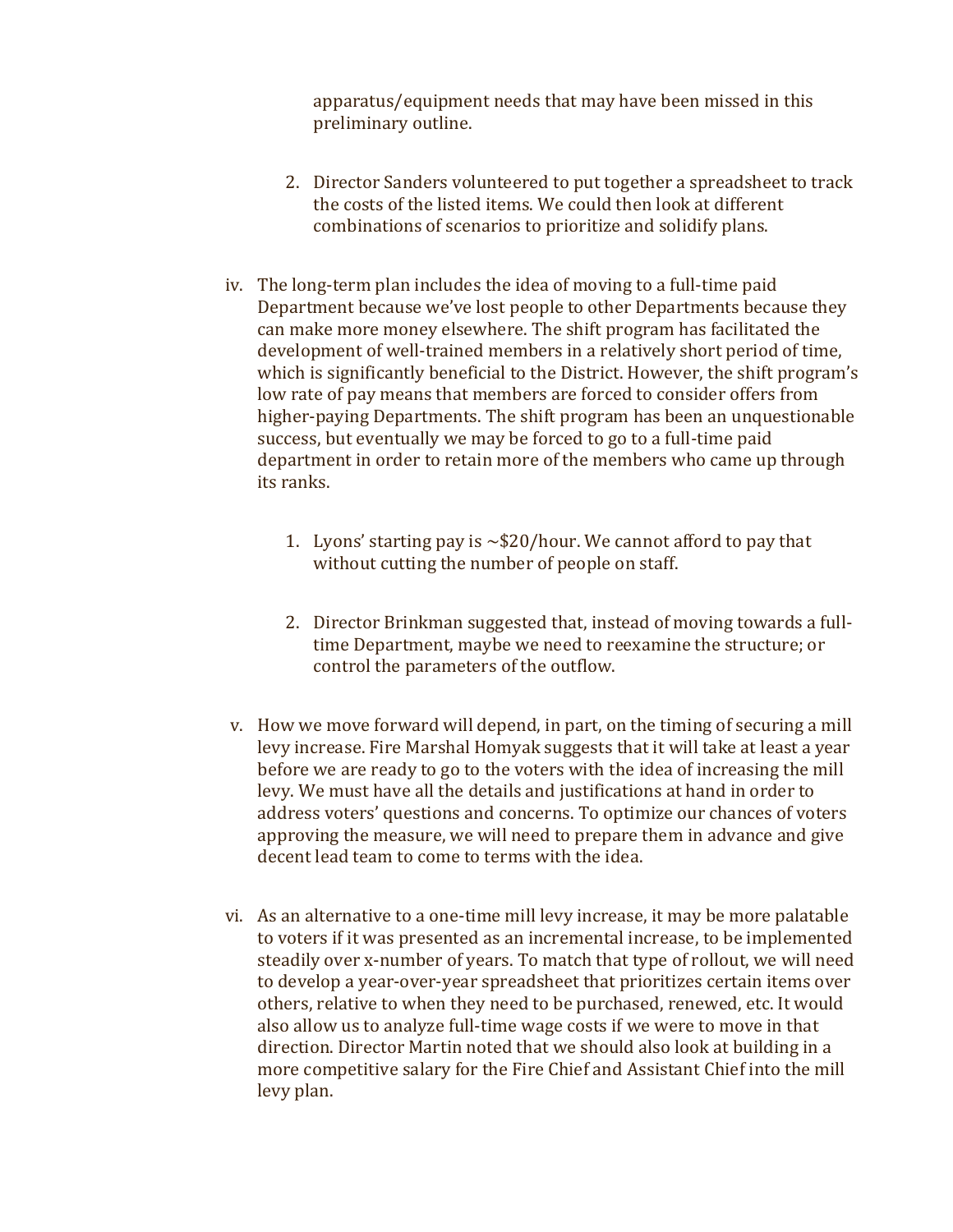- 1. Director Sanders asked Chief Trevithick to provide him with a purchase timeline and costs for equipment, apparatus, land, etc. to build out that type of spreadsheet.
- 2. Director Snyder noted that current prices should be compounded by 4-5% per year to get a more accurate future price estimate, particularly for large apparatus.
- c. Election Process, Deadlines Director Butley reported that we need to apply by July if the HFPD wants to participate in coordinated elections with Boulder County. It is still unclear how the requirements may differ for odd- vs. even-year elections. Director Butley will look into it and follow up at the April Board meeting.

### VIII. NEW BUSINESS

- a. Chief Trevithick showed a Save Time, Save Lives poster that advocates helping FFs find houses faster and easier by adding reflective address numbers on all mailboxes. He stated that, when responding to emergencies, the number one impediment in getting to an incident quickly is that the responders cannot easily see addresses. Chief Trevithick noted that we may have funds in the budget to purchase some reflective mailbox stickers. He will work on it and follow up with the Board as needed. If we don't have enough in the budget, that cost may be something else to consider incorporating into the mill levy increase.
- b. Director Sanders noted that it has been about a year since the last newsletter went out. It's probably time to send out another one and use it a means to lay the groundwork for some of the ideas we're trying to plan for, as well as give an update on what has happened in the last year. He will send the Board a link to last year's newsletter template on Google Docs.
	- i. Director Martin volunteered to help with the planning and prep for this year's newsletter.

### IX. AGENDA NEXT MONTH

- a. Work Session No discussion
- b. Regular Meeting No discussion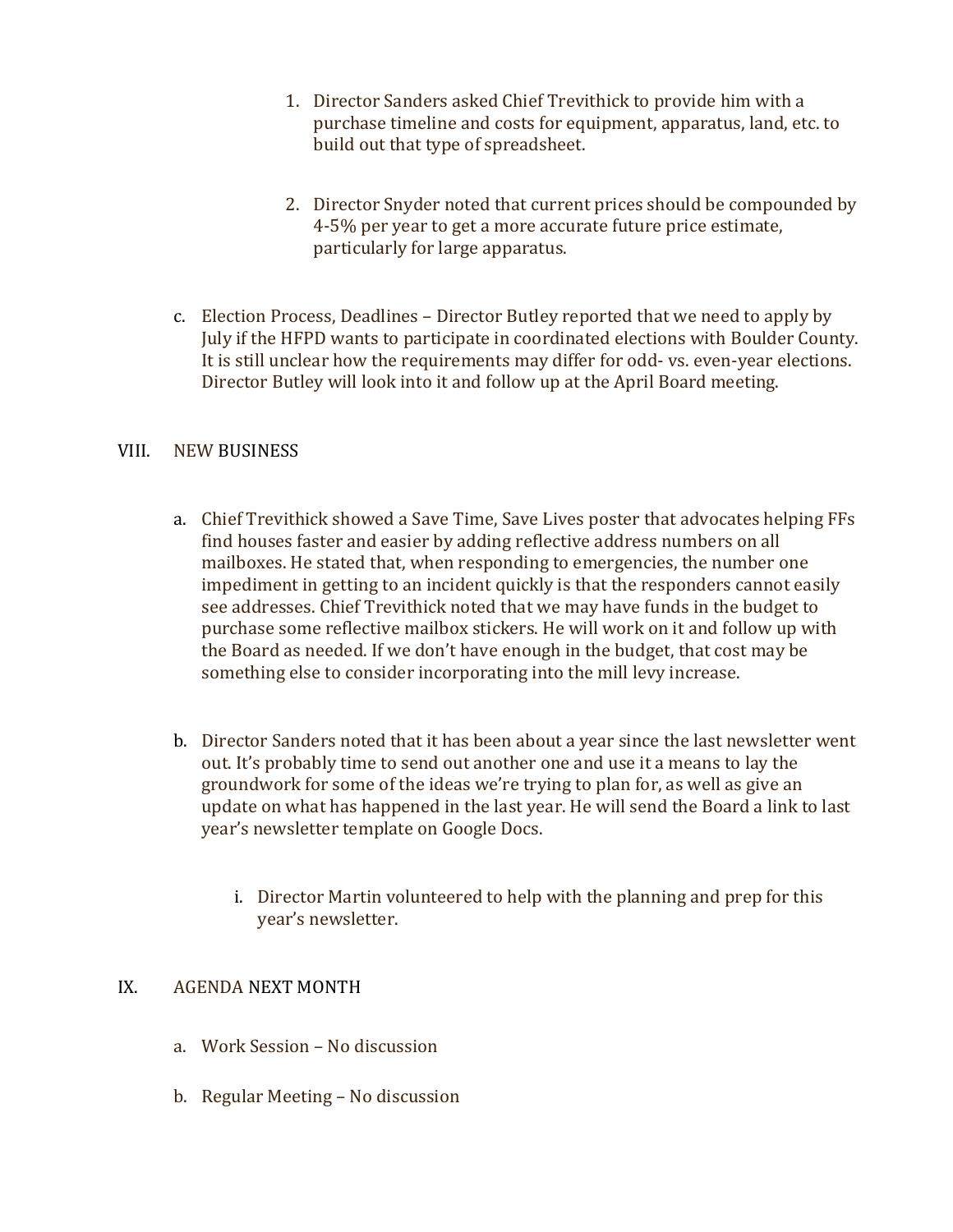X. ADJOURNMENT – A MOTION to adjourn the meeting was made by Director Sanders. Director Martin seconded and the meeting was adjourned at 8:28 PM.

#### Motion/Resolution Summary:

- $\bullet$  MOTION to approve the regular meeting minutes from February 10<sup>th</sup>
- $\bullet$  MOTION to approve the special meeting minutes from January 30<sup>th</sup>
- $\bullet$  MOTION to approve the special meeting minutes from February 28<sup>th</sup>
- MOTION to adjourn the meeting

### ACTION ITEMS:

#### Chief Trevithick

- See if we have funds in the budget to purchase reflective mailbox stickers and follow up with the Board as needed
- Contact AMR to see if we could buy a defibrillator with them when they make their bulk purchase
- Fill in the quantities and costs for the items listed, as well as those of any other apparatus or equipment needs that may have been missed in this preliminary outline
- Send Director Sanders a purchase timeline and costs for equipment, apparatus, land, etc. to build out year-over-year spreadsheet to match an incremental mill levy increase

### Assistant Chief Benzel – NONE

Fire Marshal Homyak – NONE

Department Officers – NONE

All Board Members – NONE

Director Snyder – NONE

#### Director Brinkman

Advise Director Martin on how to update the names and titles of Directors on DOLA's website